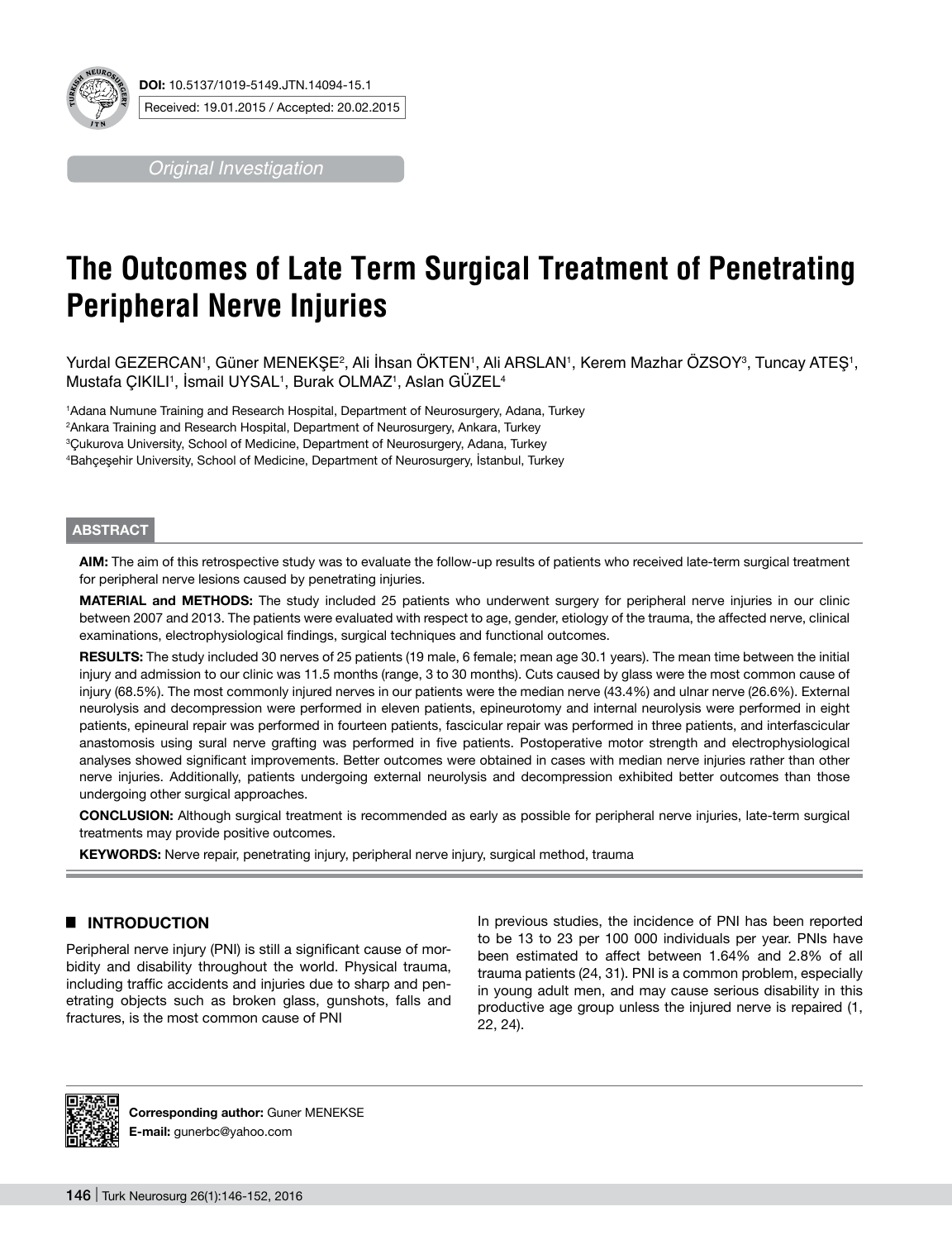Some partial peripheral nerve lesions can improve spontaneously without surgery. On the other hand, many complete nerve lesions caused by lacerations or penetrating injuries do not improve spontaneously over time. Therefore, these cases become candidates for surgical treatment.

Improved microsurgical techniques utilizing neurophysiological studies, the evaluation of the outcomes, and more objective methods increase the possibility of successful repair of nerve injuries (19). Many studies have reported outcomes after repair of peripheral nerve injuries, but there is no agreement regarding the timing of late-term surgery. However, Rochkind et al suggested that injured peripheral nerves survive for an extended period of time, and microsurgical treatment can result in functional improvements in these patients (26, 27).

This study aimed to evaluate the surgical techniques and preand postoperative clinical and electrophysiological changes in penetrating and cutting injuries of peripheral nerves to show that functional improvements are possible after surgery, even in cases where the surgery is performed more than one year after the injury.

#### █ **MATERIAL and METHODS**

During a 6-year period from 2007 to 2012, we surgically treated a total of 185 patients with peripheral nerve lesions. In this study, we analyzed the results of surgery in 25 patients (a total of 30 nerves) with PNIs, due to penetrating and cutting injuries, who underwent delayed surgical treatment. None of the patients had undergone previous surgery and were examined by our department 3-30 (mean: 11.5) months after the initial injury. In our series, patients were evaluated with respect to pre- and postoperative clinical examinations, electrophysiological studies, lesion type and operative techniques. Muscle strength was assessed according to the MRC scale (British Medical Research Council Scale) (Table I).

Surgical treatment was performed in all cases. Various types of surgical procedures were performed according to the intraoperative findings of injured nerves. Surgical procedures included simple decompression, end-to-end epineural anastomosis, partial excision of a neuroma, end-to-end interfascicular anastomosis and interfascicular anastomosis using sural nerve grafts. Microsurgical techniques were performed for all anastomoses. For the best surgical results, six to nine monofilament sutures were used for nerve repairs after clean re-cutting of the ends of the injured nerves.

If the patient had a complete nerve lesion or multi-fascicled (over 5 fascicles) nerves, and especially if the cut ends showed a very similar fascicular pattern, primary epineural repair was the preferred method of treatment (Figure 1). If there was no transection and the nerves exhibited continuity and less than 5 large fascicles, interfascicular repair was the preferred method of treatment.Nerve grafting was preferred if nerve lesions and a loss of continuity were present and the nerve gap between the proximal and distal stumps was larger than 2 cm.

After surgery, physical therapy and rehabilitation programs were recommended to the patients. The mean follow-up period for the 25 surgically treated patients was 15 months (range, 12-48 months). Postoperative clinical and electrophysiological evaluations similar to those administered in the preoperative period were performed for each patient.

#### █ **RESULTS**

*Age-Gender:* The study included 19 (76%) male and 6 (24%) female patients. The age of the patients ranged between 16 and 66 years, and the mean age was 30.1 years.

*Etiology:* The study included patients with penetrating and cutting peripheral nerve injuries. The most common cause of nerve injuries was sharp lacerations resulting from broken glass [68% of all patients (n: 17)], followed by injuries caused by knives [16% (n: 4)] other blades [12% (n: 3)] and circular saw blades [4% (n: 1)].

*Localization and Severity of Lesions:* Among 25 cases of nerve injuries, the most frequently wounded nerve was the median nerve (13, 43.3%), followed by the ulnar (8, 26.6%), radial (3, 10%), peroneal (3, 10%), tibial (2, 6.6%) and sciatic nerves (1, 3.3%). Double nerve injuries were detected in our patients. The coexistence of median and ulnar nerve injuries was found in 3 patients, and median and radial (n: 1) and peroneal and tibial (n: 1) nerve injuries were also observed (Table II). According to the EMG findings, total, severe partial and partial lesions were found in 16, 11 and 3 patients, respectively (Table II, III).

**Table I:** British Medical Research Council Scale for Testing Muscle **Strength** 

| Grade | <b>Testing Muscle Strength</b>          |
|-------|-----------------------------------------|
| M0    | No contraction                          |
| M1    | Flicker/trace contraction               |
| M2    | Active movement with eliminated gravity |
| ΜЗ    | Active movement against gravity         |
| M4    | Active movement against resistance      |
| М5    | Normal/full power                       |



Figure 1: Intraoperative photograph of a left upper extremity showing old scar formation caused by cut injury (arrow heads) and end-to-end epineural repair (arrows).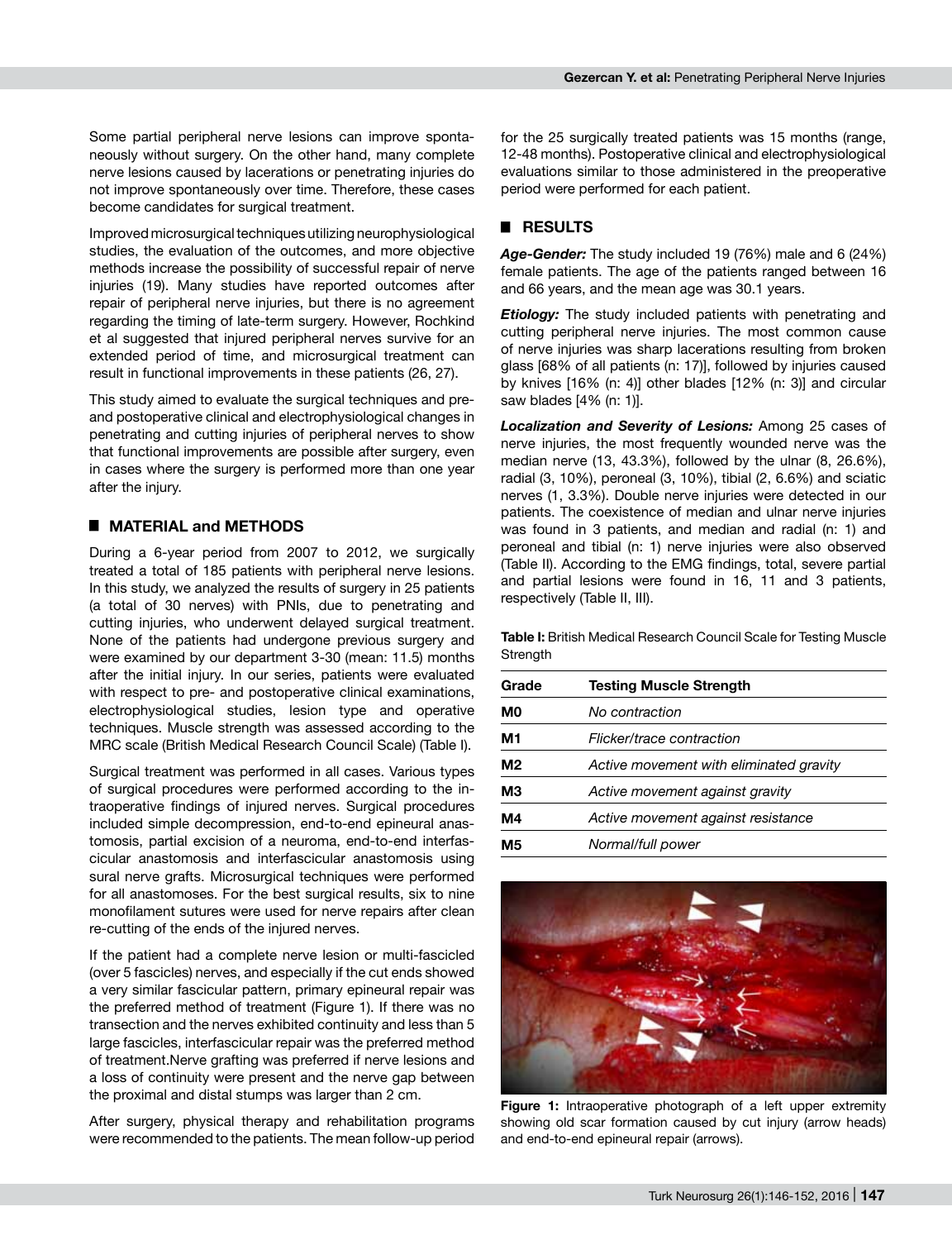*Clinical Features:* The mean duration from injury to hospital treatment was 11.5 months, ranging from 3 to 30 months. The muscle strength grading scale was used for the clinical evaluation of patients. In 25 patients, the preoperative strength of the muscle, which is linked to the responsible nerve, was M1 in thirteen patients, M2 in twelve patients, and M3 in five patients. M4 and M5 were not found in any patients. The postoperative results of muscle strength tests showed significant functional improvement. The preoperative and postoperative comparisons of the results of muscle strength tests are shown in Figure 2.

**Surgical Procedure:** Epineural repair was the most often preferred surgical procedure and was performed for 10 (33.3%) peripheral nerve lesions. External neurolysis and decompression were performed on 8 (26.6%) lesions, epineurotomy and internal neurolysis were performed on 5 (16.6%) lesions, interfascicular anastomosis using sural nerve grafting was performed on 4 (13.3%) lesions, and fascicular repair was performed on 3 (%) lesions (Table II, III). Unfortunately, we could not perform intraoperative neurophysiological monitoring during the surgical procedures. No complications developed in the postoperative period except for a superficial wound infection in one patient.

*Outcomes:* The mean follow-up period was 18 months (range, 6-36 months). The evaluation of the performed surgical approach, preoperative and postoperative EMG findings and muscle strength scale results are presented in Table III. The preoperative and postoperative comparison of clinical assessments is shown in Figure 3.

According to these results, the greatest improvement was obtained in patients who underwent simple decompression accompanied by external neurolysis and end-to-end epineural anastomosis. Interfascicular anastomosis performed using

sural nerve graft was shown to have low probability of surgical success. The most successful EMG findings and clinical improvements were obtained in patients with medial nerve lesions. No significant electrophysiological improvements were observed for radial, tibial and sciatic nerve injuries; however, the results of motor strength assessments did show improvement.

Electrophysiological improvement was not observed in 60.2% (n: 10) of 16 injured nerves at the end of a 15-month followup period (Figure 3). Normal postoperative EMG findings were detected in only 10% (n: 3) of all injured nerves. However, the results of muscular strength assessments were better than the EMG findings. According to these results, motor strength classifications of M4 and M5 were detected in 23.4% (n: 7) of the 30 injured nerves (Figure 2).

# █ **DISCUSSION**

Peripheral nerve injuries may cause disability unless treated; therefore, they should be diagnosed as early as possible, and surgical intervention should be performed. A major problem for surgery for peripheral nerve injuries is the unpredictable final outcome. More knowledge regarding the prognostic factors of peripheral nerve surgery is needed for further improvement of functional outcomes after the repair of injured peripheral nerves.

The prognosis of peripheral nerve injuries depends on various factors such as the patient age, type of injury, severity of trauma, delay between the time of injury and repair, presence of additional organ injury and infection, affected nerve, distance between injury level and the affected organ, status of the anatomical integrity of the injured nerve, length of the defect between the proximal and distal ends and the experience and techniques of the surgeon (3, 29, 30-32). Prognoses are better

**Table II:** Patterns and Severity of Peripheral Nerve Injury in the 25 Patients and Frequency of Surgical Procedures

|                           |                                                      | <b>Median</b>  | Ulnar          |                          | <b>Radial Peroneal</b>   | <b>Tibial</b>  | <b>Sciatic</b>           | <b>Total</b> |
|---------------------------|------------------------------------------------------|----------------|----------------|--------------------------|--------------------------|----------------|--------------------------|--------------|
| Number of nerve injured   |                                                      | 13             | 8              | 3                        | 3                        | $\overline{2}$ |                          | 30           |
| Lesion type               |                                                      |                |                |                          |                          |                |                          |              |
|                           | Total                                                | 8              | 4              | 1                        | $\overline{c}$           |                | -                        | 16           |
|                           | Severe Partial                                       | $\overline{4}$ | 3              | 1                        | 1                        | 1              |                          | 11           |
|                           | Partial                                              |                | 1              |                          |                          |                |                          | 3            |
| <b>Surgical procedure</b> |                                                      |                |                |                          |                          |                |                          |              |
|                           | External Neurolysis/<br>Decompression                | 3              | $\overline{2}$ | 1                        | $\overline{\phantom{a}}$ | 1              |                          | 8            |
|                           | Epineurotomy/<br><b>Internal Neurolysis</b>          | $\overline{2}$ | 1              | 1                        | 1                        |                |                          | 5            |
|                           | <b>Epineural Repair</b>                              | 4              | 3              |                          | 1                        | 1              | $\overline{\phantom{a}}$ | 10           |
|                           | Fascicular Repair                                    | $\overline{c}$ | 1              | -                        |                          |                | -                        | 3            |
|                           | Interfascicular Anastomosis/<br>Sural nerve grafting | $\overline{2}$ | 1              | $\overline{\phantom{a}}$ | 1                        |                |                          | 4            |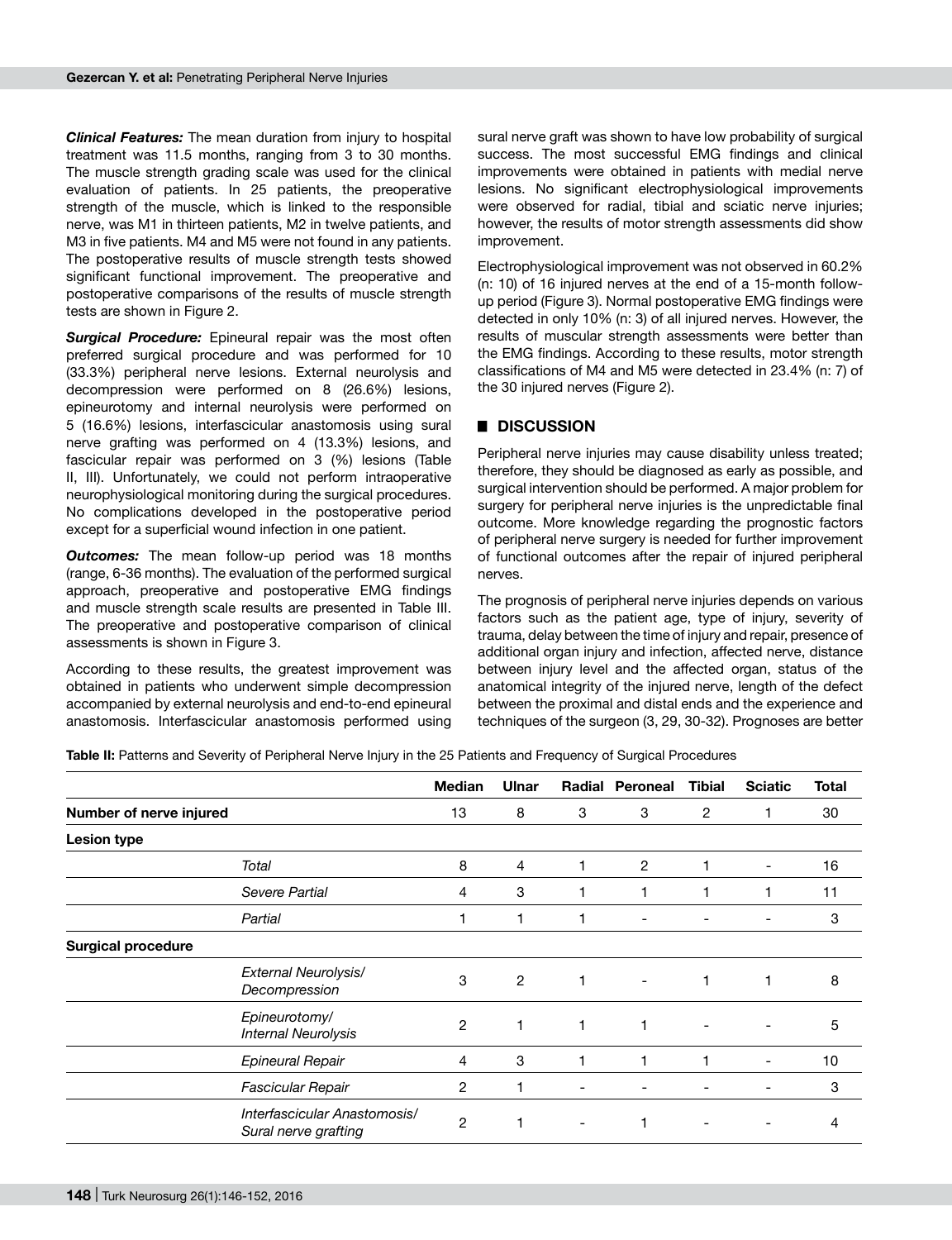|                              |                                                                       | <b>Preop EMG</b>                                   | <b>Postop EMG</b>                                               | Number of preop<br>patients/ motor<br>strength | <b>Number of postop</b><br>patients / motor<br>strength |
|------------------------------|-----------------------------------------------------------------------|----------------------------------------------------|-----------------------------------------------------------------|------------------------------------------------|---------------------------------------------------------|
| <b>Nerves</b>                |                                                                       |                                                    |                                                                 |                                                |                                                         |
|                              | <b>Median N.</b>                                                      | Total lesion: 8<br>Severe-partial: 4<br>Partial: 1 | Total lesion: 4<br>Severe-partial: 5<br>Partial: 2<br>Normal: 2 | 6/M1<br>4/M2<br>3/MA                           | $3/$ M1<br>4/M2<br>2/M3<br>3 / MA<br>1/MS               |
|                              | <b>Ulnar N.</b>                                                       | Total lesion: 4<br>Severe-partial: 3<br>Partial: 1 | Total lesion: 3<br>Severe-partial: 2<br>Partial: 2<br>Normal: 1 | 3/M1<br>3/M2<br>2/M3                           | 1/M1<br>2/M2<br>2 / M3<br>2 / MA<br>1/MS                |
|                              | Radial N.                                                             | Total lesion: 1<br>Severe-partial: 1<br>Partial: 1 | Total lesion: 1<br>Severe-partial: 1<br>Partial: 1              | 1/M1<br>2 / M2                                 | 1/M1<br>1/M2<br>1/M3                                    |
|                              | Peroneal N.                                                           | Total lesion: 2<br>Severe-partial: 1               | Total lesion: 1<br>Severe-partial: 1<br>Partial: 1              | 2/M1<br>1/M2                                   | 1/M1<br>1/M2<br>1/M3                                    |
|                              | Tibial N.                                                             | Total lesion: 1<br>Severe-partial: 1               | Total lesion: 1<br>Severe-partial: 1                            | 1/M1<br>1/M2                                   | 1/M1<br>1/M3                                            |
|                              | <b>Sciatic N.</b>                                                     | Severe-partial: 1                                  | Severe-partial: 1                                               | 1/M2                                           | 1/M2                                                    |
| <b>Surgical</b><br>procedure |                                                                       |                                                    |                                                                 |                                                |                                                         |
|                              | <b>External Neurolysis/</b><br><b>Decompression</b>                   | Total lesion: 2<br>Severe-partial: 4<br>Partial: 2 | Total lesion: 1<br>Severe-partial: 2<br>Partial: 3<br>Normal: 2 | 5/M2<br>3/MA                                   | 2/M2<br>1/M3<br>3/MA<br>2 / M5                          |
|                              | Epineurotomy/<br><b>Internal Neurolysis</b>                           | Total lesion: 2<br>Severe-partial: 2<br>Partial: 1 | Total lesion: 1<br>Severe-partial: 2<br>Partial: 1<br>Normal: 1 | 2/M1<br>2 / M2<br>1/M3                         | 1/M1<br>1/M2<br>2 / M3<br>1 / MA                        |
|                              | <b>Epineural Repair</b>                                               | Total lesion: 6<br>Severe-partial: 4               | Total lesion: 4<br>Severe-partial: 5<br>Partial: 1              | $6/$ M1<br>3/MA<br>1/M3                        | $4/$ M1<br>3 / M2<br>2 / M3<br>1/M4                     |
|                              | <b>Fascicular Repair</b>                                              | Total lesion: 2<br>Severe-partial: 1               | Total lesion: 1<br>Severe-partial: 1<br>Partial: 1              | $2/$ M1<br>1 / M2                              | 1/M1<br>1/M2<br>1/M3                                    |
|                              | <b>Interfascicular</b><br>Anastomosis/<br><b>Sural nerve grafting</b> | Total lesion: 4                                    | Total lesion: 3<br>Severe-partial: 1                            | $3/$ M1<br>1/M2                                | 1/M1<br>2 / M2<br>1 / M3                                |

**Table III:** The Preoperative and Postoperative Outcomes according to Location, Severity of Injury and Surgical Procedures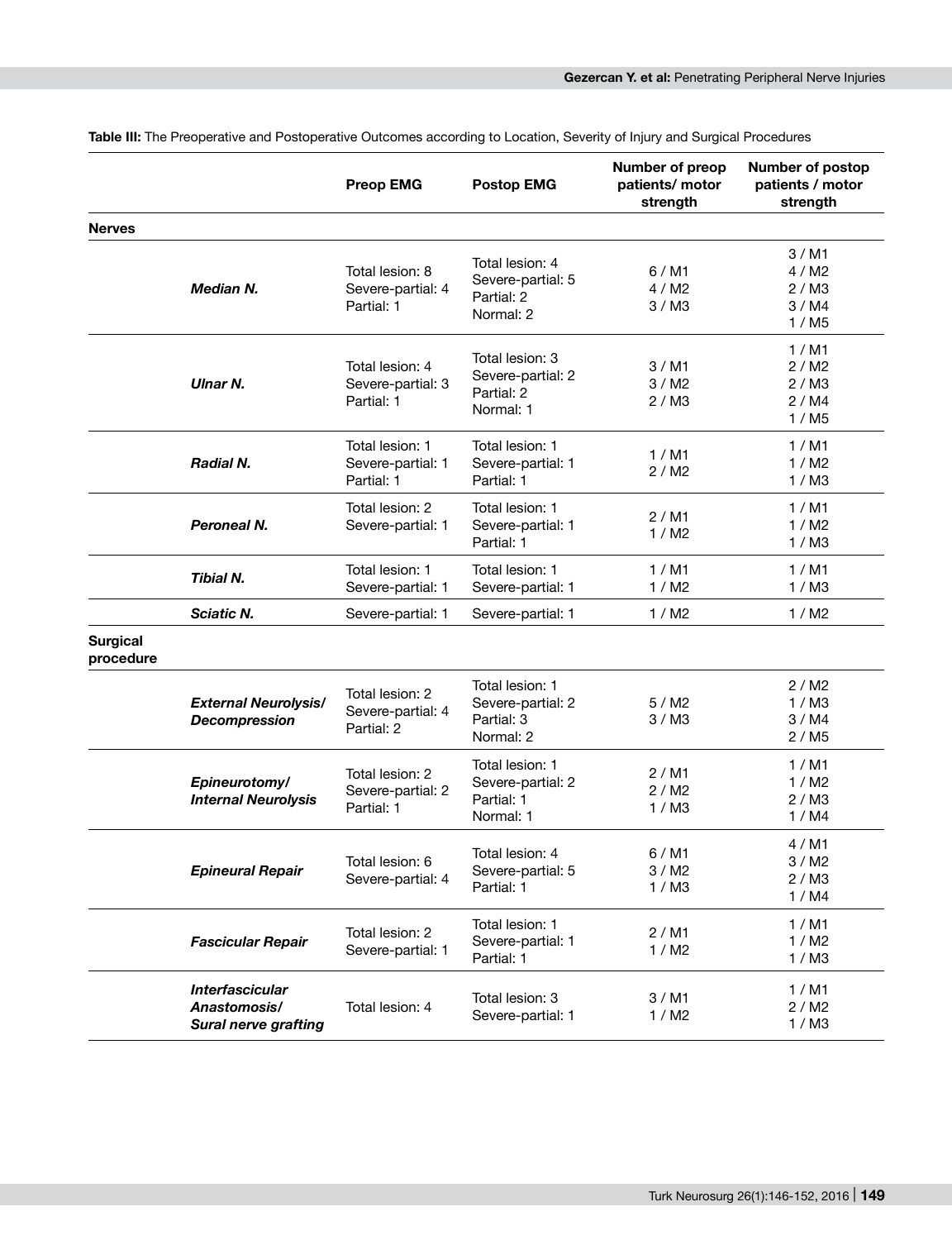

**Figure 2:** Graphic showing comparison of the preoperative and postoperative clinical outcomes of patients.

in children and young people than older adults (2, 5, 25). The critical age for a good prognosis ranges from 10 to 54 years (14, 18). The mean age of our cases was 30.1 years.

The outcome of nerve repair is dependent on the degree of nerve injury. In patients with peripheral nerve injuries, various repair rates have been reported in the literature based on the evaluation of the degree of nerve injury (total and partial lesions). Noble et al. reported a 25% rate of repair for total and partial lesions in (24). In our series, the rate of repair for total lesions was 56.1% for all patients.

Several methods can be used to repair injured nerves. Intraoperative findings play an important role in the selection of surgical techniques. In our series, the most commonly performed interventions were end-to-end epineural anastomosis and external neurolysis accompanied by decompression. The results were more successful in the patients who underwent these surgical procedures. Additionally, the treatment success rate was higher in patients who underwent direct fascicular repair than in those who underwent end-to-end repair.

The length of the defect between the proximal and distal nerve is also an effective predictor of the prognosis (16, 17). There is a consensus in the literature that the prognosis after surgical repair becomes worse as nerve defects become larger (9, 14, 28, 29, 30). Because our study is retrospective, we did not measure defect lengths.

Some previously reported studies have shown that injuries of the ulnar nerve in the upper extremities and the peroneal nerve in the lower extremities present worse prognoses (29, 30). However, we found a good clinical outcome in patients with median and ulnar nerve injuries.

Daneyemez et al reported their 10-year experience with over 1500 patients who suffered peripheral nerve injuries. Their study showed that nerve continuity and non-complete



**Figure 3:** Graphic showing comparison of the preoperative and postoperative electrophysiological findings of patients.

transection were associated with good recovery, whereas, neuroma-in-continuity or complete irregular transections were related to moderate or poor outcomes (8).

There is some degree of disagreement concerning the optimal surgical timing for repairing injured nerves. The timing of nerve repairs is classified as primary repair (within 24 hours), delayed primary repair (within 1 to 7 days) or secondary repair (more than one week after injury) (5, 10). In this study, we reported the clinical and electrophysiological results of our patients who underwent secondary repairs of injured peripheral nerves. Both experimental (6, 23) and clinical studies (5, 7, 10, 34) have shown that early primary repair is superior to secondary repair as long as the tissue bed is adequate (14, 21, 33). In recent years, early primary repair has been the more preferred procedure in cases of transection of the nerve trunk related to a clean sharp wound with minimal contamination and no damage to vessels, bone or soft-tissue caused by sharp objects such as glass or blades (7, 10, 19, 24, 34). Primary repair provides some advantages such as earlier return of function and decreased tension on the suture line at the site of repair resulting from stump contraction. Additionally, some studies have recommend nerve repair for blunt lacerations within 2 to 4 weeks after injury to allow the delineation of proximal and distal stump damage (16, 35).

It is generally thought that early surgical repair provides the best outcome for patients with peripheral nerve injury, and the prognosis is relatively poor if one year or longer passes before the repair of a nerve lesion (4, 11, 12, 15). However, several studies have indicated that the results of delayed repair can be successful in most cases and recommend late term surgical treatment for peripheral nerve injuries (13, 20, 26, 27).

The use of microsurgical techniques for nerve repair provides good functional improvement. In a study by Rochkinds et al, the postoperative clinical analysis showed a statistically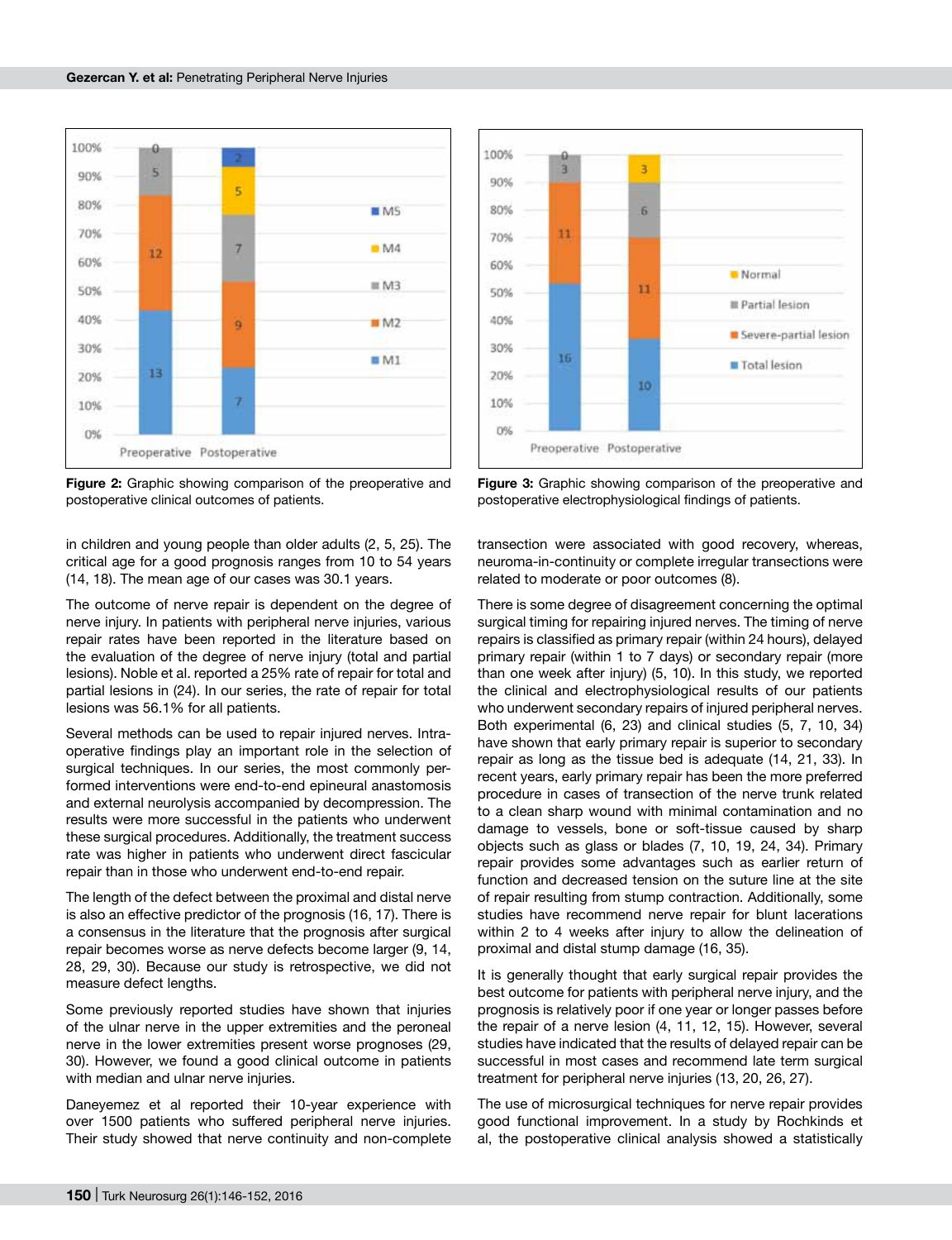significant improvement in motor functional activity, not only in the 33 patients who underwent microsurgical treatment up to one year after injury, but also in the 31 patients who underwent surgery one year or later after the injury (27). Similarly, another study by these authors showed the outcomes of 35 patients suffering from old peripheral nerve injuries (from 1.2 to 50 years after injury). A good functional outcome was observed in 57% of 35 patients with old peripheral nerve injuries (26).

In our series, EMG follow-up after surgery demonstrated apparent electrophysiological improvement. EMG findings showed a return to normal function in 10% of the patients. The motor strength of nerve-related muscles in patients improved postoperatively to classifications of M4 (16.7%) and M5 (6.7%).

Our study has some deficiencies and limitations, such as the low number of patients and the retrospective, single center design. The number of patients was limited to 25 in our study. Therefore, controlled, prospective and randomized studies with larger case series are necessary to evaluate our findings. In addition, we did not perform electrophysiological monitoring during surgery. Intraoperative electrophysiological monitoring could provide an opportunity to assess the functional integrity of susceptible neural elements during surgery.

### █ **CONCLUSION**

Early primary repair should primarily be performed for nerve lesions in most patients. However, late surgical interventions can be performed in carefully selected groups of patients who do not promptly receive care for various reasons, although the results in these patients are worse than those in patients who are treated earlier.

## █ **REFERENCES**

- 1. Adeyemi-Doro HO: Pattern of peripheral traumatic neuropathy of the upper limb in Lagos. Injury 19: 329-332, 1988
- 2. Allan CH: Functional results of primary nerve repair. Hand Clin 16: 67-72, 2000
- 3. Barrios C, Amillo S, de Pablos J, Cañadell J: Secondary repair of ulnar nerve injury. 44 cases followed for 2 years. Acta Orthop Scand 61: 46-49, 1990
- 4. Barrios C, de Pablos J: Surgical management of nerve injuries of the upper extremity in children: A 15-year survey. J Pediatr Orthop 11: 641-645, 1991
- 5. Birch R, Raji AR: Repair of median and ulnar nerves. Primary suture is best. J Bone Joint Surg Br 73: 154-157, 1991
- 6. Bolesta MJ, Garrett WE Jr, Ribbeck BM, Glisson RR, Seaber AV, Goldner JL: Immediate and delayed neurorrhaphy in a rabbit model: A functional, histologic, and biochemical comparison. J Hand Surg Am 13: 352-357, 1988
- 7. Dahlin LB: Techniques of peripheral nerve repair. Scand J Surg 97: 310-316, 2008
- 8. Daneyemez M, Solmaz I, Izci Y: Prognostic factors for the surgical management of peripheral nerve lesions. Tohoku J Exp Med 205: 269-275, 2005
- 9. Donzelli R, Benvenuti D, Schonauer C, Mariniello G, De Divitiis E: Microsurgical nervous reconstruction using autografts: A twoyear follow-up. J Neurosurg Sci 42:79-83, 1998
- 10. Ertem K, Denizhan Y, Yoloğlu S, Bora A: The effect of injury level, associated injuries, the type of nerve repair, and age on the prognosis of patients with median and ulnar nerve injuries. Acta Orthop Traumatol Turc 39: 322-327, 2005
- 11. Garozzo D, Ferraresi S, Buffatti P: Surgical treatment of common peroneal nerve injuries: Indications and results. A series of 62 cases. J Neurosurg Sci 48:105-112, 2004
- 12. Gosk J, Rutowski R, Rabczyński J: The lower extremity nerve injuries-own experience in surgical treatment. Folia Neuropathol 43: 148-152, 2005
- 13. Hattrup SJ, Wood MB: Delayed neural reconstruction in the lower extremity: Results of interfascicular nerve grafting. Foot Ankle 7: 105-109, 1986
- 14. Kallio PK, Vastamäki M: An analysis of the results of late reconstruction of 132 median nerves. J Hand Surg Br 18: 97-105, 1993
- 15. Kim DH, Kline DG: Management and results of peroneal nerve lesions. Neurosurgery 39: 312-319, 1996
- 16. Kim DH, Murovic JA, Tiel RL, Kline DG: Management and outcomes in 318 operative common peroneal nerve lesions at the Louisiana State University Health Sciences Center. Neurosurgery 54: 1421-1428, 2004
- 17. Kline DG: Nerve surgery as it is now and as it may be. Neurosurgery 46: 1285-1293, 2000
- 18. Koller R, Rath T, Benditte-Klepetko H, Eberhard D, Millesi H: Results of restoration of continuity in peripheral nerves in childhood and adolescence. Handchir Mikrochir Plast Chir 30: 109-115, 1998
- 19. Kuran İ, Özcan H, Kuran B, Aydın H: The surgical approach to peripheral nerve repair. Acta Orthop Traumatol Turc 29:37-40, 1995
- 20. Lusskin R, Battista A, Lenzo S, Price A: Surgical management of late post-traumatic and ischemic neuropathies involving the lower extremities: Classification and results of therapy. Foot Ankle 7: 95-104, 1986
- 21. Mackinnon SE: New directions in peripheral nerve surgery. Review. Ann Plast Surg 22: 257-273,1989
- 22. McAllister RM, Gilbert SE, Calder JS, Smith PJ: The epidemiology and management of upper limb peripheral nerve injuries in modern practice. J Hand Surg Br 21: 4-13, 1996
- 23. Millesi H: Peripheral nerve repair: Terminology, questions, and facts. J Reconstr Microsurg 2: 21-31, 1985
- 24. Noble J, Munro CA, Prasad VS, Midha R: Analysis of upper and lower extremity peripheral nerve injuries in a population of patients with multipl injuries. J Trauma 45: 116-122, 1998
- 25. Ozdemir HM, Biber E, Oğün T: The results of nerve repair in combined nerve-tendon injuries of the forearm. Ulus Travma Acil Cerrahi Derg 10: 51-56, 2004
- 26. Rochkind S, Alon M: Microsurgical management of old injuries of the peripheral nerve and brachial plexus. J Reconstr Microsurg 16: 541-546, 2000
- 27. Rochkind S, Filmar G, Kluger Y, Alon M: Microsurgical management of penetrating peripheral nerve injuries: Pre, intraand postoperative analysis and results. Acta Neurochir Suppl 100: 21-24, 2007